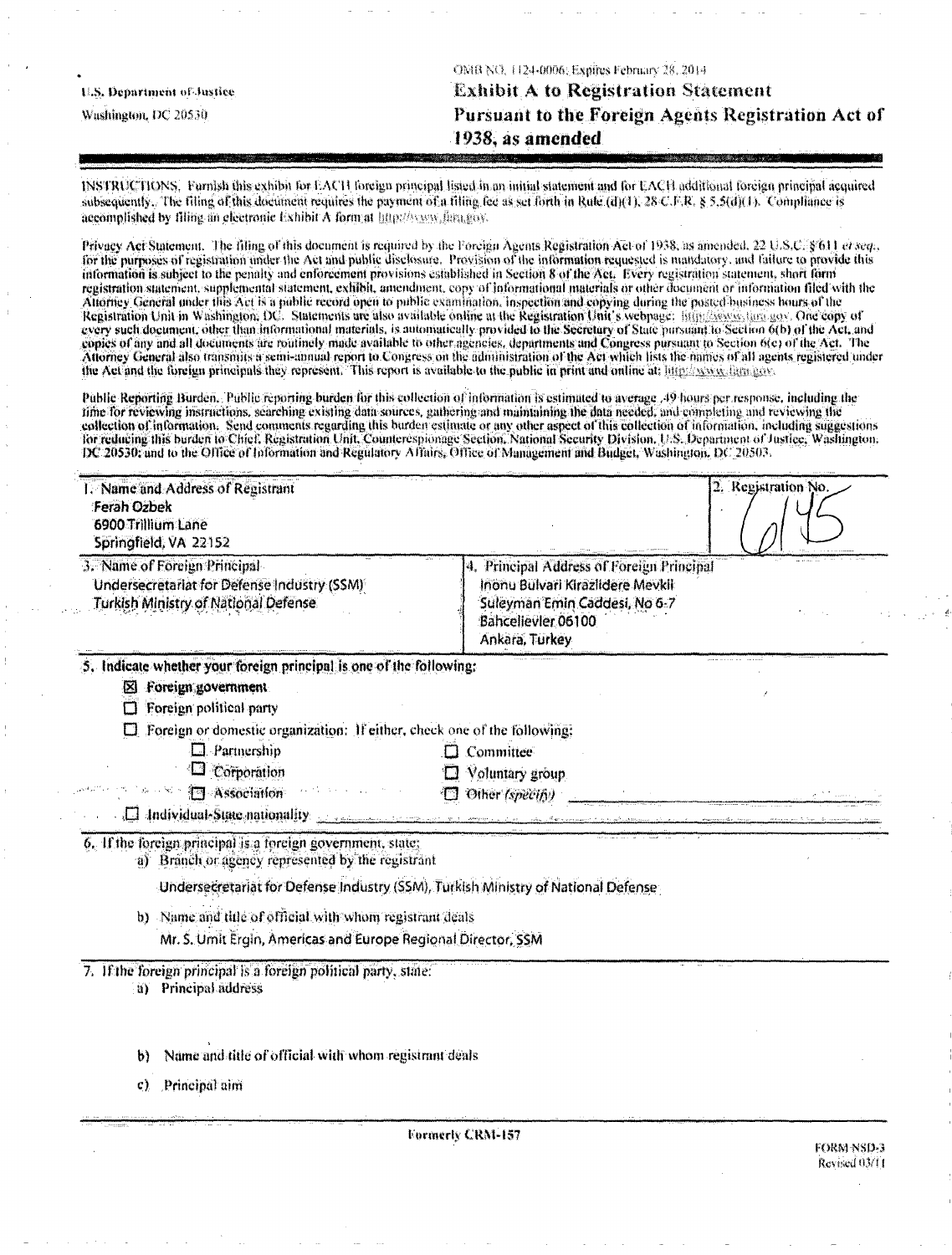8. If the foreign principal is not a foreign government or a foreign political party:

a) State the nature of the business or activity of this foreign principal.

b) Is this foreign principal:

| Supervised by a foreign government, foreign political party, or other foreign principal         | $Yes \Box No \Box$   |  |
|-------------------------------------------------------------------------------------------------|----------------------|--|
| Owned by a foreign government, foreign political party, or other foreign principal              | Yes $\Box$ No $\Box$ |  |
| Directed by a foreign government, foreign political party, or other foreign principal           | $Yes \Box No \Box$   |  |
| Controlled by a foreign government, foreign political party, or other foreign principal         | $Yes \Box No \Box$   |  |
| Financed by a foreign government, foreign political party, or other foreign principal           | $Yes \Box No \Box$   |  |
| Subsidized in part by a foreign government, foreign political party, or other foreign principal | Yes □ No □           |  |

9. Explain fully all items answered "Yes" in Item 8(b). (If additional space is needed, a full insert page must be used.)

10. If the foreign principal is an organization and is not owned or controlled by a foreign government, foreign political party or other foreign principal, state who owns and controls it.

**EXECUTION** 

In accordance with 28 U.S.C. § 1746, the undersigned swears or affirms under penalty of perjury that he/she has read the information set forth in this Exhibit A to the registration statement and that he/she is familiar with the contents thereof and that such contents are in their entirety true and accurate to the best of his/her knowledge and belief.

| Date of Exhibit A                         | Name and Title<br>1.111               | $\cdots$<br>Signature | a a that |
|-------------------------------------------|---------------------------------------|-----------------------|----------|
| November 30,<br>2012<br><b>CONTRACTOR</b> |                                       | /s/ Ferah Ozbek       | eSigned  |
|                                           | "Yman-Limi ro.a.<br>Senior Consultant |                       | $\cdots$ |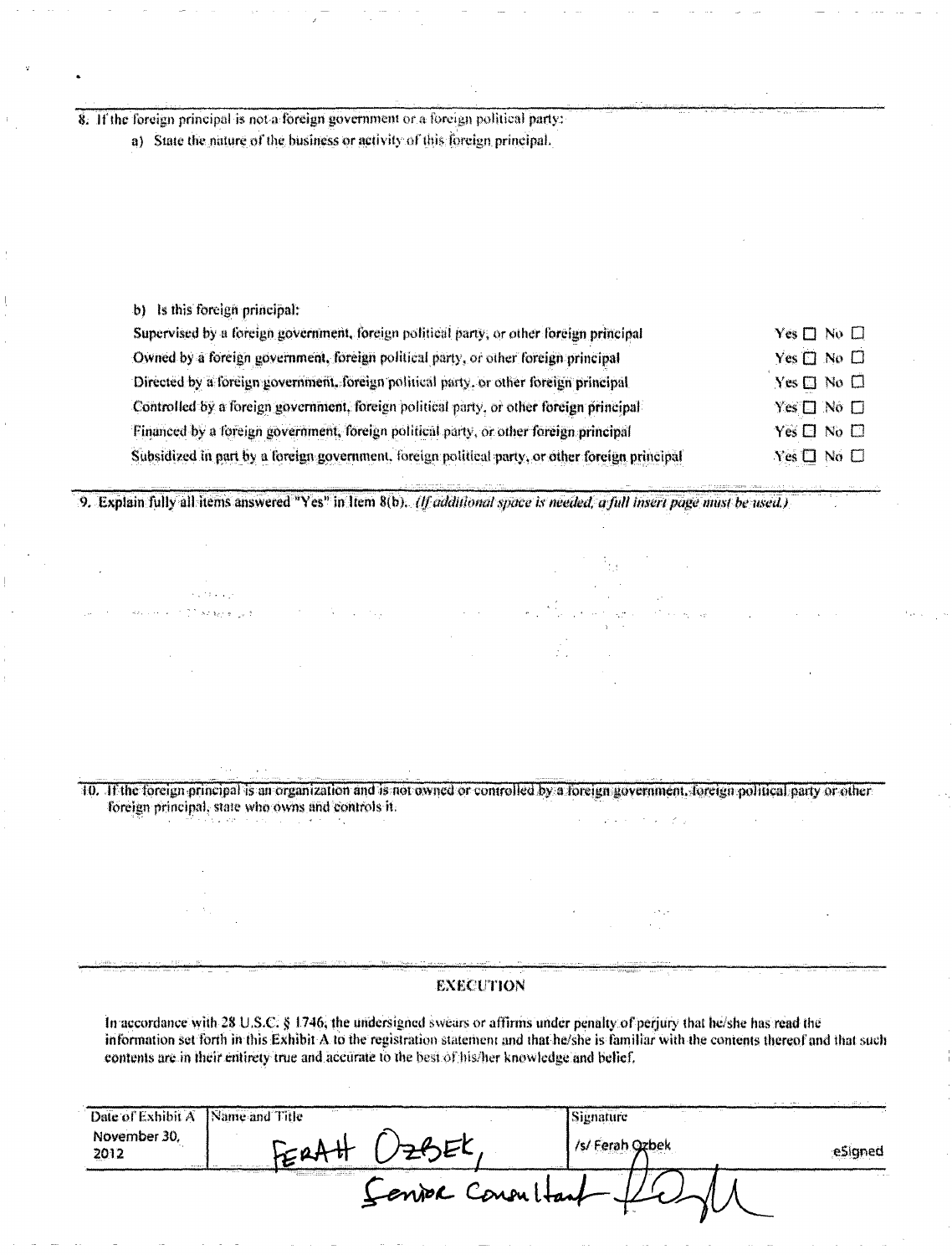|                             | OMB NO. 1124-0004; Expires February 28, 2014.                                                                                                                                                                                  |
|-----------------------------|--------------------------------------------------------------------------------------------------------------------------------------------------------------------------------------------------------------------------------|
| U.S. Department of Justice- | <b>Exhibit B to Registration Statement</b>                                                                                                                                                                                     |
| Washington, DC 20530 -      | Pursuant to the Foreign Agents Registration Act of                                                                                                                                                                             |
|                             | 1938, as amended                                                                                                                                                                                                               |
|                             | The second contract of the company of the second contract of the second contract of the second company of the second contract of the second contract of the second contract of the second contract of the second contract of t |

INSTRUCTIONS. A registrant must furnish as an Exhibit B copies of each written agreement and the terms and conditions of each oral agreement with his foreign principal, including all modifications of such agreements, or, where no contract exists, a full statement of all the circumstances by reason of which the registrant is acting as an agent of a foreign principal. Compliance is accomplished by filing an electronic Exhibit B form at http://www.fara.aos.c

Privacy Act Statement. The filing of this document is required for the Foreign Agents Registration Act of 1938, as amended, 22 U.S.C. § 611 et seq., for the purposes of registration under the Act and public disclosure. Provision of the information requested is mandatory, and failure to provide the information is subject to the penalty and enforcement provisions established in Section 8 of the Act. Every registration statement, short form registration statement, supplemental statement, exhibit, amendment, copy of informational materials or other document or information filed with the Attorney General under this Act is a public record open to public examination, inspection and copying during the posted business hours of the Registration Unit in Washington, DC. Statements are also available online at the Registration Unit's webpage: http://www.hara.gov. One copy of every such document, other than informational materials, is automatically provided to the Secretary of State pursuant to Section 6(b) of the Act, and copies of any and all documents are routinely made available to other agencies, departments and Congress parsuant to Section 6(c) of the Act. The Attorney General also transmits a semi-annual report to Congress on the administration of the Act which lists the names of all agents registered under the Act and the foreign principals they represent. This report is available to the public in print and online at: http://www.fura.gov.

Public Reporting Burden. Public reporting burden for this collection of Information is estimated to average 33 hours per response, including the time for reviewing instructions, searching existing data sources, gathering and maintaining the data needed, and completing and reviewing the collection of information. Send comments regarding this burden estimate or any other aspect of this collection of information, including suggestions for reducing this burden to Chief, Registration Unit, Counterespionage Section, National Security Division, U.S. Department of Justice, Washington, DC 20530; and to the Office of Information and Regulatory Affairs, Office of Management and Budget, Washington, DC 20503.

| 1. Name of Registrant                                | 11.777 | has the fac-<br><br>2. Registration No. |                                                        |  |
|------------------------------------------------------|--------|-----------------------------------------|--------------------------------------------------------|--|
| Ferah Ozbek                                          |        |                                         |                                                        |  |
| " <sup>m</sup><br>.<br>3. Name of Foreign Principal. |        |                                         | Acquisition Control of Superior<br><b>Black Street</b> |  |
| Undersecretariat for Defense Industry (SSM)          |        |                                         |                                                        |  |

Turkish Ministry of National Defense

Check Appropriate Box:

- 4. [8] The agreement between the registrant and the above-named foreign principal is a formal written contract. If this box is checked, attach a copy of the contract to this exhibit.
- 5. There is no formal written contract between the registrant and the foreign principal. The agreement with the above-named foreign principal has resulted from an exchange of correspondence. If this box is checked, attach a copy of all pertinent correspondence, including a copy of any initial proposal which has been adopted by reference in such correspondence.
- 8. [7] The agreement or understanding between the registrant and the foreign principal is the result of neither a formal written contract nor an exchange of correspondence between the parties. If this box is checked, give a complete description below of the terms and conditions of the oral agreement or understanding, its duration, the fees and expenses. If any, to be received,
- 7. Describe fully the nature and method of performance of the above indicated agreement or understanding.

Foreign Principal SSM is Turkey's equivalent of the U.S. Office of the Under Secretary of Defense for Acquisition, Technology, and Logistics (OUSD(AT&L)). Registrant intends to develop contacts in the U.S. government and U.S. defense industry in the DC area in order to create business opportunities for SSM and the Turkish defense industry. Registrant will develop expertise with the U.S. acquisition system in order to help support SSM and Turkish defense industry participants in the sale and procurement of defense items.

Note: The contract for senior consultant services is signed by the registrant and the general manager of Savunma Teknolijileri Muhendislik ve Ticaret A.S. (STM). STM is a Türkish company, which is substantially owned by the Turkish Government and therefore, falls within the purview of SSM. While the registrant's salary is paid by STM, the registrant's specific duties are to serve as a senior consultant to SSM.

Formerly CRM-155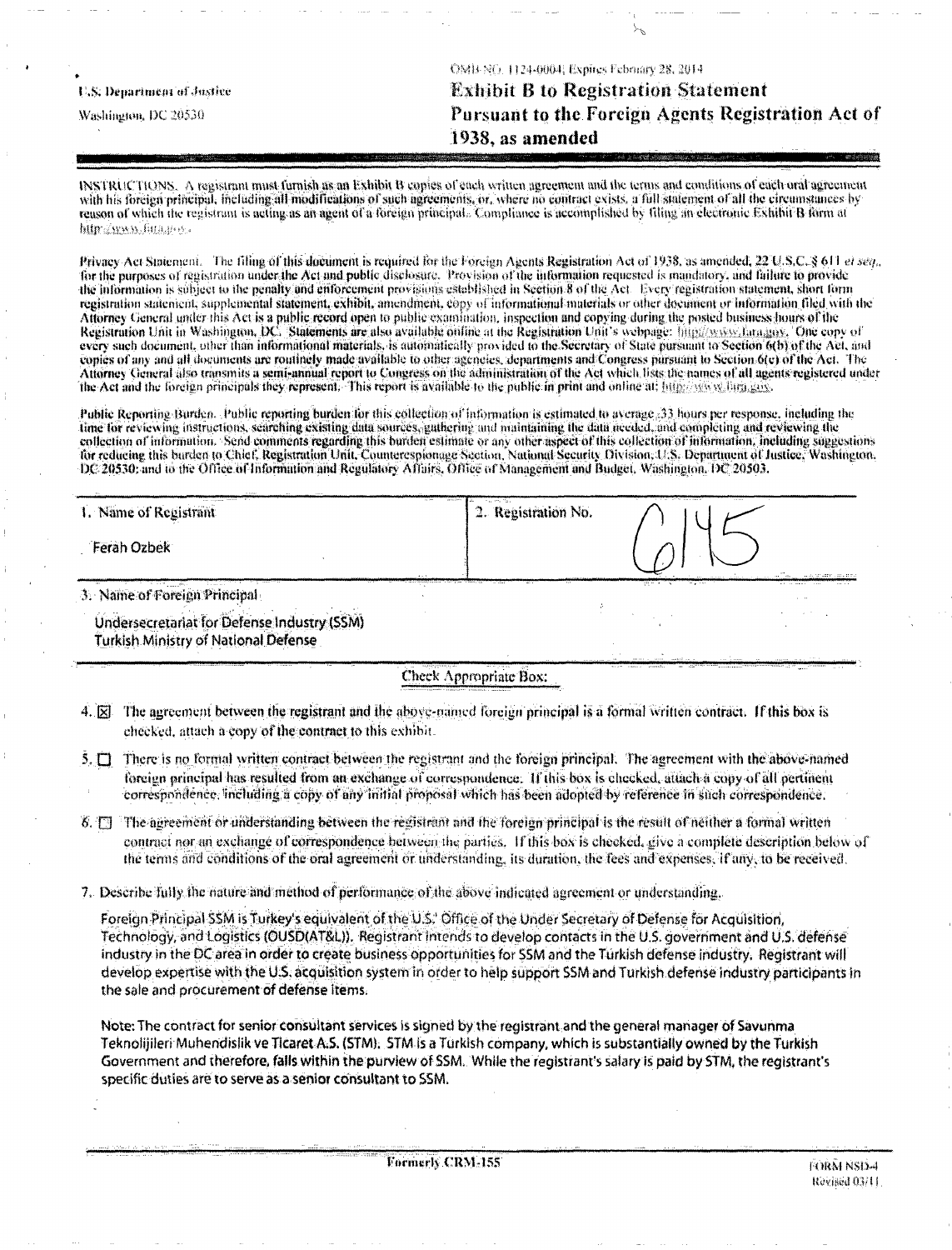8. Describe fully the activities the registrant engages in or proposes to engage in on behalf of the above foreign principal.

1. To create and nurture beneficial business relationships between SSM and U.S. companies.

2. To track, coordinate, manage, and otherwise support current SSM projects in the U.S., including defense products' exportation and importation applications.

3. To establish and maintain beneficial working relationships between SSM and the U.S. government.

4. To identify and inform SSM of relevant portions of the U.S. defense acquisition system and any changes thereto that may affect current and future SSM projects.

9. Will the activities on behalf of the above foreign principal include political activities as defined in Section 1(o) of the Act and in the footnote below? Yes  $\square$ No  $\boxtimes$ 

If yes, describe all such political activities indicating, among other things, the relations, interests or policies to be influenced together with the means to be employed to achieve this purpose.

In accordance with 28 U.S.C. § 1746, the undersigned swears or affirms under penalty of perjury that he/she has read the information set forth in this Exhibit B to the registration statement and that he/she is familiar with the contents thereof and that such contents are in their entirety true and accurate to the best of his/her knowledge and belief.  $\Lambda$  ,

**EXECUTION** 

 $\sim 1.2$ 

| Date of Exhibit B | Name and Title |                                       | Signature |  |         |
|-------------------|----------------|---------------------------------------|-----------|--|---------|
|                   |                | senisa                                |           |  |         |
|                   |                |                                       |           |  |         |
| November 30, 2012 |                |                                       |           |  | esigned |
|                   |                |                                       |           |  |         |
|                   |                | TERAH OZBEK, Conorltan /s/Ferah Ozbek |           |  |         |

Footnote: Political sciivity as defined in Section 1(0) of the Act means any activity which the person engaging in believes will, or that the person intends to, in any way influence any agency or official of the Covernment of the United States or any section of the public within the United States with seleccice to formulating, adopting, or changing the domestic or foreign policies of the United States or with reference to the political or public interests, policies, or relations of a government of a foreign country or a foreign political party.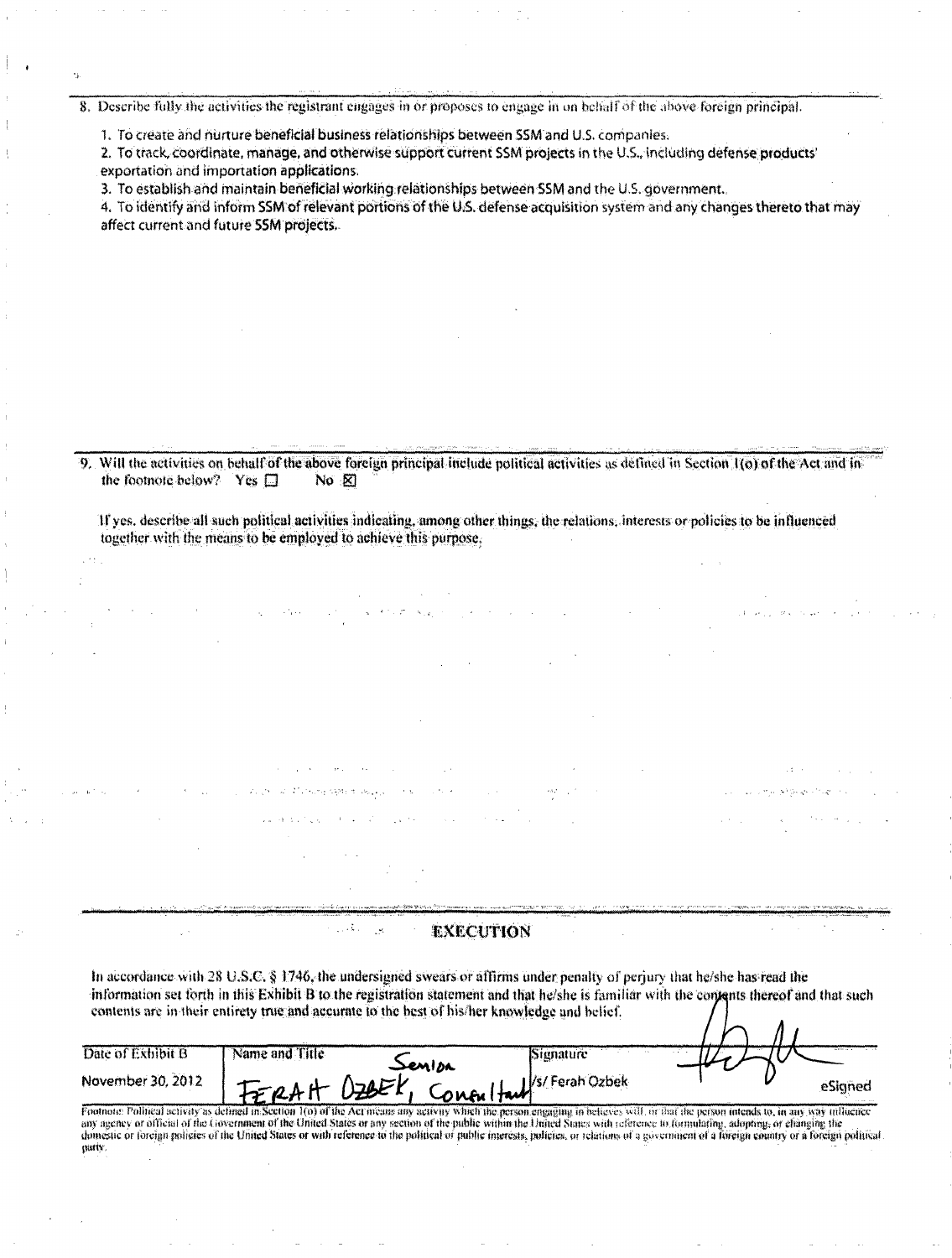## STM Savunma Teknolojileri Mühendislik ve Ticaret A.S.(STM) Ankara Teknoloji Geliştirme Bölgesi, Bilkent Cyberpark, E Blok, S.Cadde, No: 6/A 06800, Bilkent - Cankaya

Col. Ferah Ozbek 6900 Trillium LaneSpringfield, VA. 22152Tel. (703) 653-4615 [ferah.ozbek@yahoo.com](mailto:ferah.ozbek@yahoo.com) 

Dear Colonel Ozbek:

STM Savunma Teknolojileri Miihendisiik ve Ticaret A.§. (STM), is pleased to offer you the position of Senior Consultant to STM with primary responsibility for Savunma Sanayii Mustesarligi {SSM),the Undersecretariat for Defence Industry of the Turkish Ministry of National Defense (SSM')s operations in the United States.  $\mathbb{S}^3$ 

Your job description is attached for your review and signature of acknowledgement and approval.

**PEC** 

ro -o en

Your compensation will be at the rate of \$96,000 annually, payable in equal monthly installments. STM will provide workers compensation insurance as may be required by local law.

STM will provide you an office with customary furnishings and equipment. Should you in the course OJ of your service to STM incur additional expenses on STM behalf, these shall be reimbursed provided they are reasonable and justifiable. Reasonable effort should be made to gain SSM's advance approval for expenditures above \$500.

Should you require an assistant or other office support, you will be free to consider candidates from among the local Turkish American community. A budget for hiring such additional personnel has not yet been determined.

You will receive twelve sick days and two personal days per calendar year with pay. Sick days and personal days may not rollover to the following calendar year. You will also receive the following American holidays: (1) New Year's Day; (2) Day after New Years; (3) Your choice of Martin Luther King Day of President's Day; (4) Memorial Day, (S) Independence 'Day; (6) Thanksgiving Day; (7) the Day After Thanksgiving; and, (7) Christmas Day. You will receive time Off with pay for the aformentioned holidays if the holiday falls on a regularly-scheduled work day for you.

You will receive three weeks of paid vacation leave for the first year of your employment, which may be augmented thereafter at the discretion of STM. You may rollover a maximum of 5 days of paid vacation to any following year. STM and you shall mutually agree to the dates of your vacation(s), considering work requirements and staffing requirements in SSM's U.S. office.

Your position with STM will be AT WILL. This offer is for a probationary period of service of four (4) months. At the end of that period, SSM hopes to continue with your services, without a fixed termination date until either you or STM shall give at least ten days' written notice of termination to the other, such notice period measured from the date of actual receipt. You specifically agree,.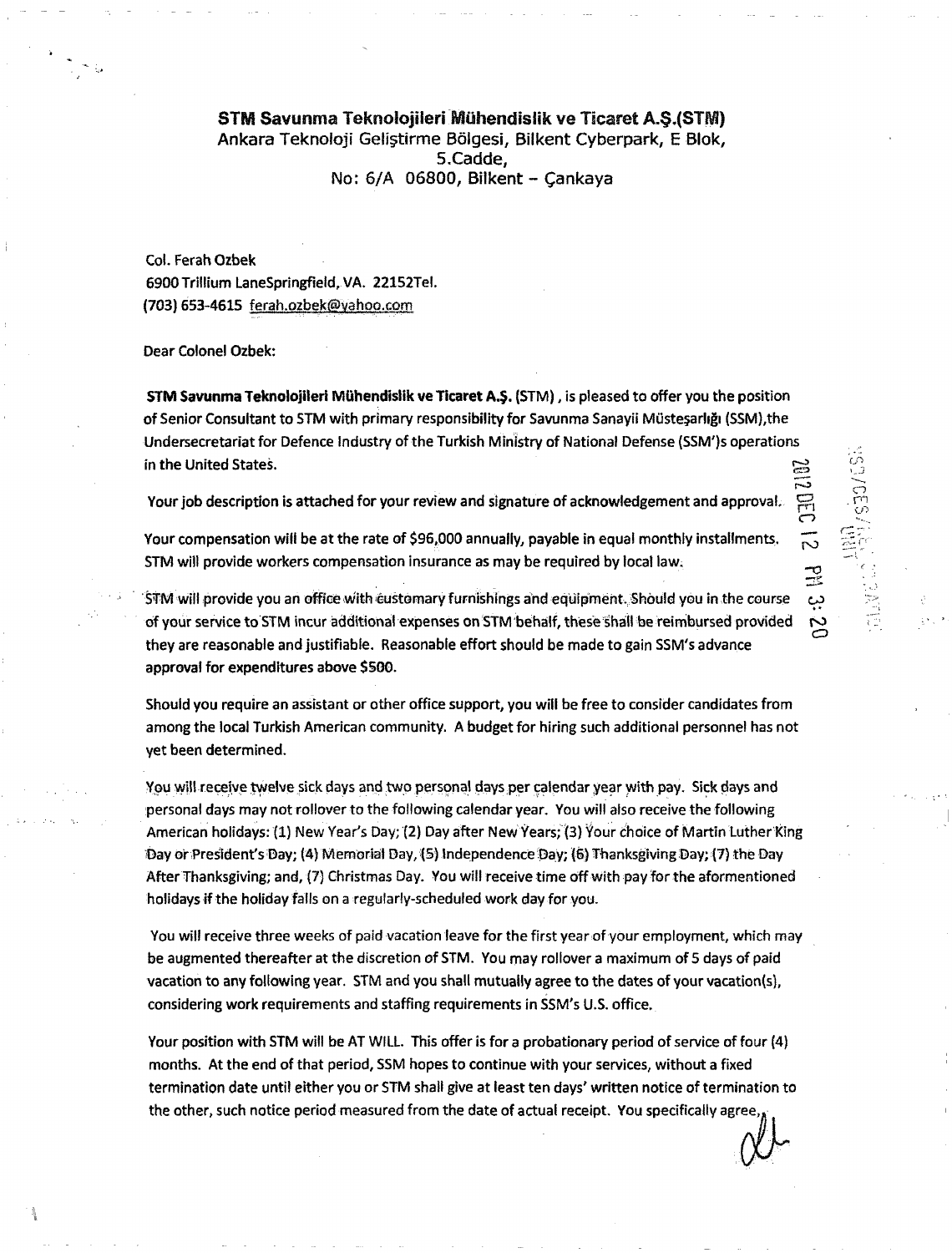therefore, to waive any rights you may have under state law (such as the Model Employment Termination Act or like legislation) requiring that any and all termination of employment be "for good cause." This is an "at will" arrangement and, as such, no cause is required by either party for termination. Further, you will be providing services as a general contractor. Should circumstances demonstrate that you are best categorized as an employee, STM will make this adjustment.

So long as you serve STM and for a period of five years after the conclusion of that service for any reason, you agree not to disclose or communicate any "Confidential Information" of STM or SSM to any person or entity other than STm or SSM nor use such for any purpose or reason other than the benefit of SSM. For purposes of the preceding sentence. Confidential Information includes any information regarding STM's or SSM's business methods, policies, procedures, research or development projects, sales information of any kind, financial information of any kind, trade secrets or other knowledge possessed by SSM which is not generally known by individuals outside of STM or SSM. At the conclusion of your service you agree to all manuals, records, training materials, equipment and other Confidential Information in your possession.

You may be required to file as a foreign agent under the Foreign Agents Registration Act, 22 U.S.C. § 611 et seq. It is your responsibility to make all appropriate filings under this law. STM shall make its local counsel, David Saltzman, available to you should you have any questions regarding your obligations under this law.

It is intended that the terms herein be valid and enforceable under the laws of the Commonwealth of Virginia, and that the laws of this state shall govern the agreeinent's interpretation.

Please return to me or to our attorneys, Saitzman & Evinch, PC, a signed version of this letter of employment. Thank you for your interest in STM. We look forward to building a bright future together.

Sincerely,^

Recep BARUT, General Manager, STM Murat

KING, DIRECTOR,

Agreed:

 $-\gamma$  +  $\gamma$  +  $\gamma$ Ferah Ozbek  $V = V$  [Date]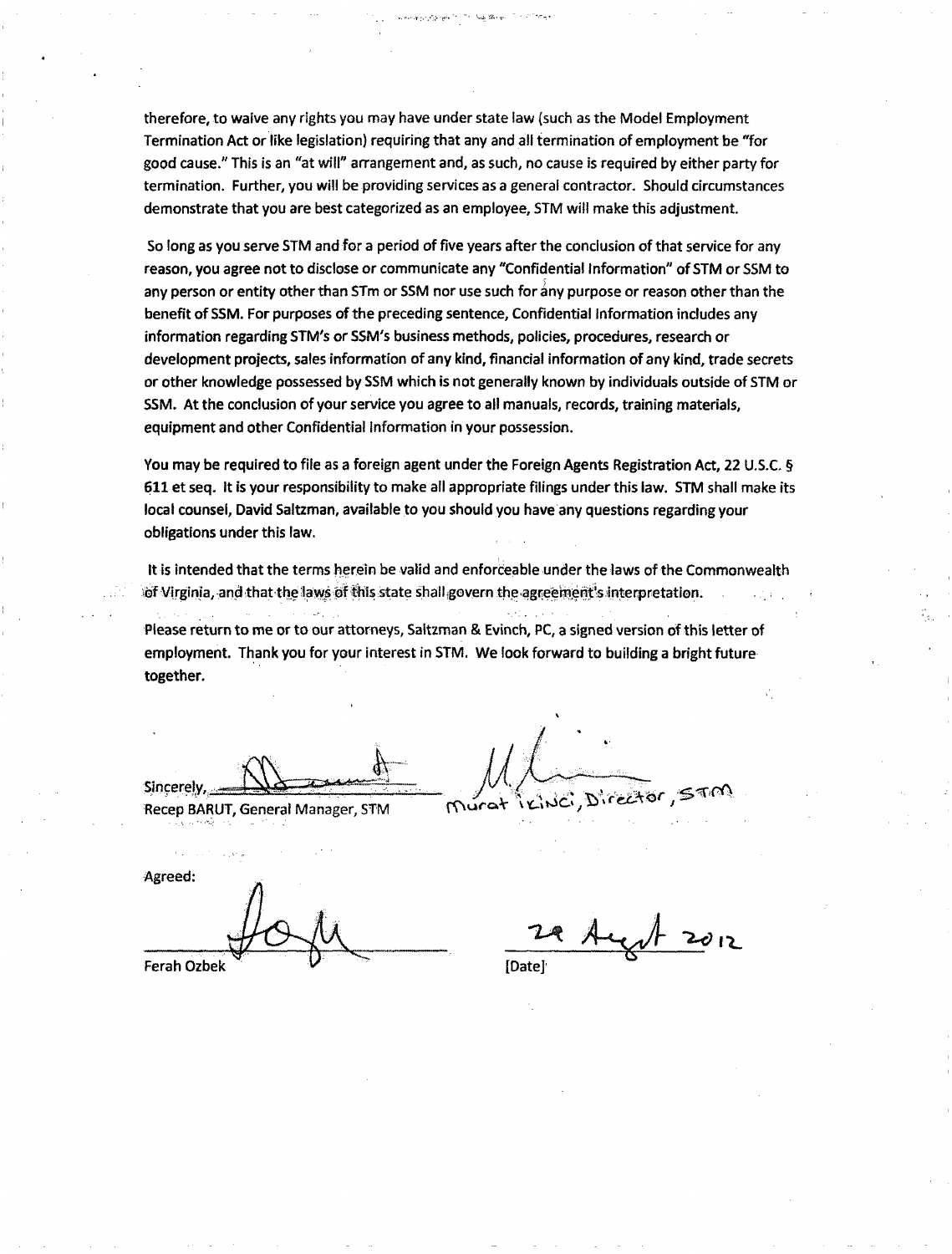## Job Description for Ferah Ozbek

Title: Senior Consultant.

Reports to: STM General Manager, Ankara - TURK1YE.

Based at: STM U.S. Liaison Office, Arlington, VA.

## Responsibilities:

I. Office Management and Defense Product Promotion:

Manage STM U.S. Liaison Office:

To efficiently manage STM's U.S. Liaison Office in Arlington, Virgnia to support your own activities on behalf of STM and SSM as well as the activities of visitors.

Defense Product Promotion:

To create and nurture beneficial business relationships between STM and US companies, both with their US headquarters and their overseas offices.

To track, coordinate, manage, and otherwise support current STM or SSM projects in the U.S. This includes tracking and supporting defense products exportatioriand importation applications.

To establish and maintain beneficial working relationships between STM and the United States government.

To participate in exhibitions, meetings, events related to defense industry with the assignment and/or approval of STM.

To develop futureaction plans for emerging business opportunities and advise accordingly.

II. Regulatory Tracking and Compliance

ung As Jun

To identify and inform STM of relevant portions of the US defense acquisition system and any changes thereto that may affect current and future projects, strictly limited to information available in the public domain. This includes analyzing current law and proposed legislation that may impact the defense industry, Turkish-US defense cooperation, "Buy American" requirements, export control, free trade, 3rd party transfers, technology transfers and informing STM accordingly.

To advise and aid STM in complying with all relevant US laws and regulations.

Senior Consultant will make ail required filings and disclosures required by the Foreign Agents Registration Act, the Lobbying Disclosure Act, the Honest Leadership and Open Government Act, and ail other applicable legislation, as her activities may dictate. The Senior Consultant will have access to legal assistance from the STM attorneys, Saltzman & Evinch, PC to assisnt in accomplish these

 $\mathcal{P}$